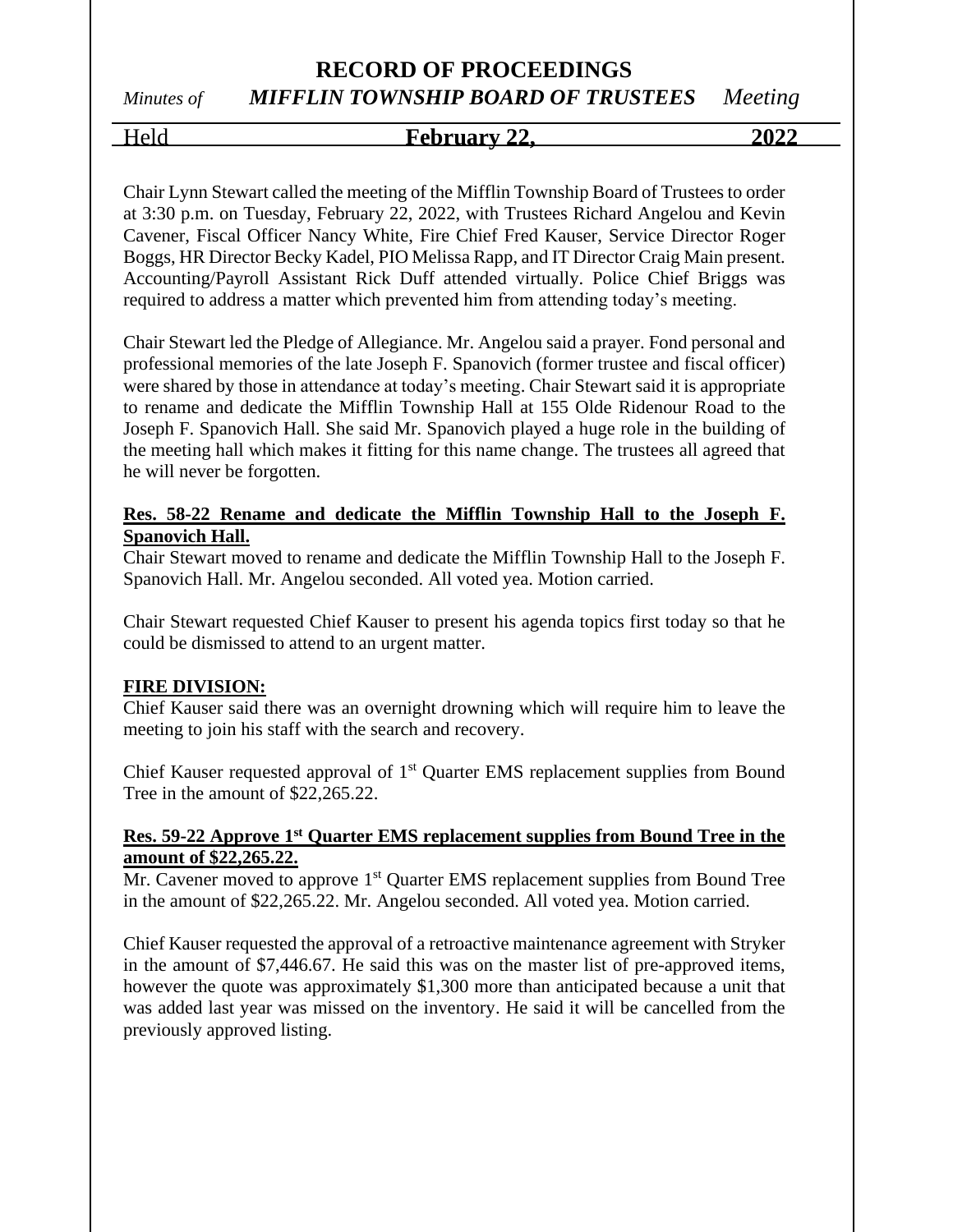# *Minutes of MIFFLIN TOWNSHIP BOARD OF TRUSTEES Meeting*

## Held **February 22, 2022**

## **Res. 60-22 Approve the retroactive maintenance agreement with Stryker in the amount of \$7,446.67, with the original approval being cancelled.**

Chair Stewart moved to approve the retroactive maintenance agreement with Stryker in the amount of \$7,446.67, with the original approval be cancelled. Mr. Cavener seconded. All voted yea. Motion carried.

Chief Kauser said his next request was previously approved by Chair Stewart for an emergent transmission repair to frontline Medic 133 to Coughlin Ford in the amount of \$7,600.00.

## **Res.61-22 Approve the retroactive repair of Medic 133 to Coughlin Ford in the amount of \$7,600.00.**

Mr. Angelou moved to approve the retroactive repair of Medic 133 to Coughlin Ford in the amount of \$7,600.00. Mr. Cavener seconded. All voted yea. Motion carried.

Chief Kauser requested the acceptance of retirement of firefighter Brian Henestofel, effective March 4, 2022.

## **Res. 62-22 Accept the retirement of firefighter Brian Henestofel, effective March 4, 2022.**

Chair Stewart moved to accept the retirement of firefighter Brian Henestofel, effective March 4, 2022. Mr. Cavener seconded. All voted yea. Motion carried.

Chief Kauser requested the acceptance of retirement of firefighter Pete Rimoldi, effective March 4, 2022.

**Res. 63-22 Accept the retirement of firefighter Pete Rimoldi, effective March 4, 2022.** Mr. Cavener moved to accept the retirement of firefighter Pete Rimoldi, effective March 4, 2022. Chair Stewart seconded. All voted yea. Motion carried.

Chief Kauser said a formal retirement ceremony is being planned for six members this Spring. Chief Kauser said at the March  $7<sup>th</sup>$  trustees meeting the swearing in provisions will occur for five officers that have been promoted. He said two new full-time members are on the payroll and have begun their orientations. He said the next hiring process has become a continuous process and is open again. Applications are being reviewed to fill existing vacancies and expected vacancies in 2022. Chief Kauser was dismissed from the meeting to tend to the recovery efforts.

Chair Stewart requested a motion for the approval of the meeting minutes from February 7, 2022.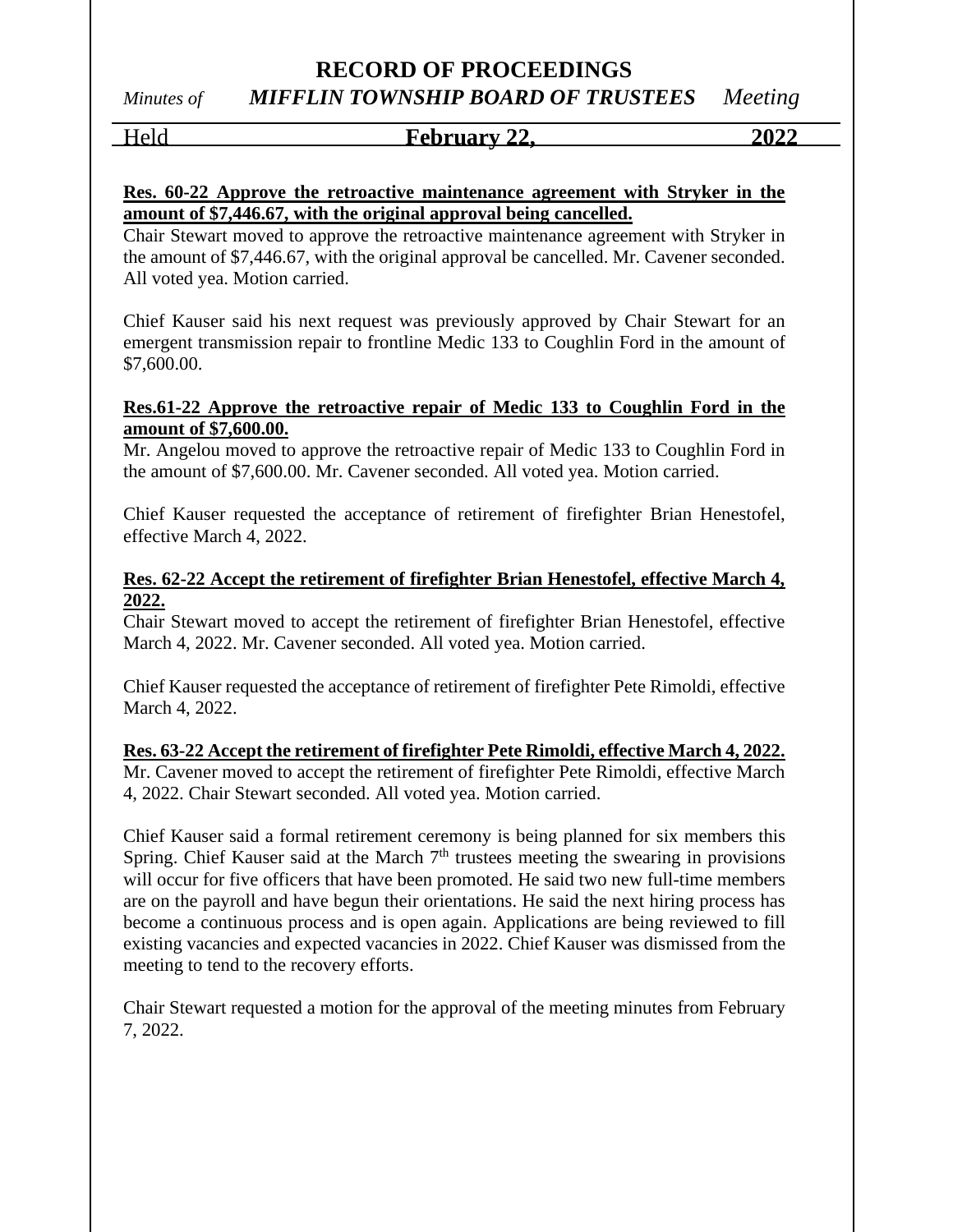## *Minutes of MIFFLIN TOWNSHIP BOARD OF TRUSTEES Meeting*

Held **February 22, 2022**

## **MINUTES:**

#### **Res. 64-22 Approve the February 7, 2022, meeting minutes.**

Mr. Angelou moved to approve the February 7, 2022, meeting minutes. Mr. Cavener seconded. All voted yea. Motion carried.

## **CORRESPONDENCE:**

Fiscal Officer White said a letter was received from Dayspring Christian Community Development Corporation fulfilling a requirement to notify property owners within a halfmile radius about the upgrading and changes to its properties at Providence Glen Apartments.

## **FISCAL OFFICER'S REPORT:**

Fiscal Officer White said notification was received from the Franklin County Board of Elections pertaining to the wording for the Police replacement levy of 3.0 mills and the additional Fire levy of 2.55 mills.

Fiscal Officer White said the OTARMA renewal is due on March 1, 2022. She pointed out changes pertaining to the fiber security coverage in which there is a \$10,000 deductible in the case of a cyber breach and telecommunications fraud. She said the premium is \$157,953.00 which includes credits for the CDL licensing and verification of employees' driver's license record. A rebate is also expected in the amount of \$4,500.

## **Res. 65-22 Approve the OTARMA renewal, effective March 1, 2022, in the amount of \$157,953.00.**

Chair Stewart moved to approve the OTARMA renewal, effective March 1, 2022, in the amount of \$157,953.00. Mr. Angelou seconded. All voted yea. Motion carried.

Fiscal Officer White said the financing is complete for Station 132 additional building costs as well as phase 3 for the Ops Center. The money has been deposited into the township's bank account.

Fiscal Officer White said she would like to get the permanent appropriations budgets approved at the March  $7<sup>th</sup>$  trustees meeting, if possible.

Fiscal Officer White said a representative from the Franklin County Engineer's Office will attend the March 7<sup>th</sup> trustees meeting to discuss the Agler Road bridge closure.

Fiscal Officer White said Acloche has provided a staffing service agreement for temporary staffing in Administration. Legal counsel has reviewed the agreement and had a few changes. Acloche agreed to the changes and revised the agreement which was sent to attorney Marc Fishel for another review. She requested contingent approval of the Acloche Agreement.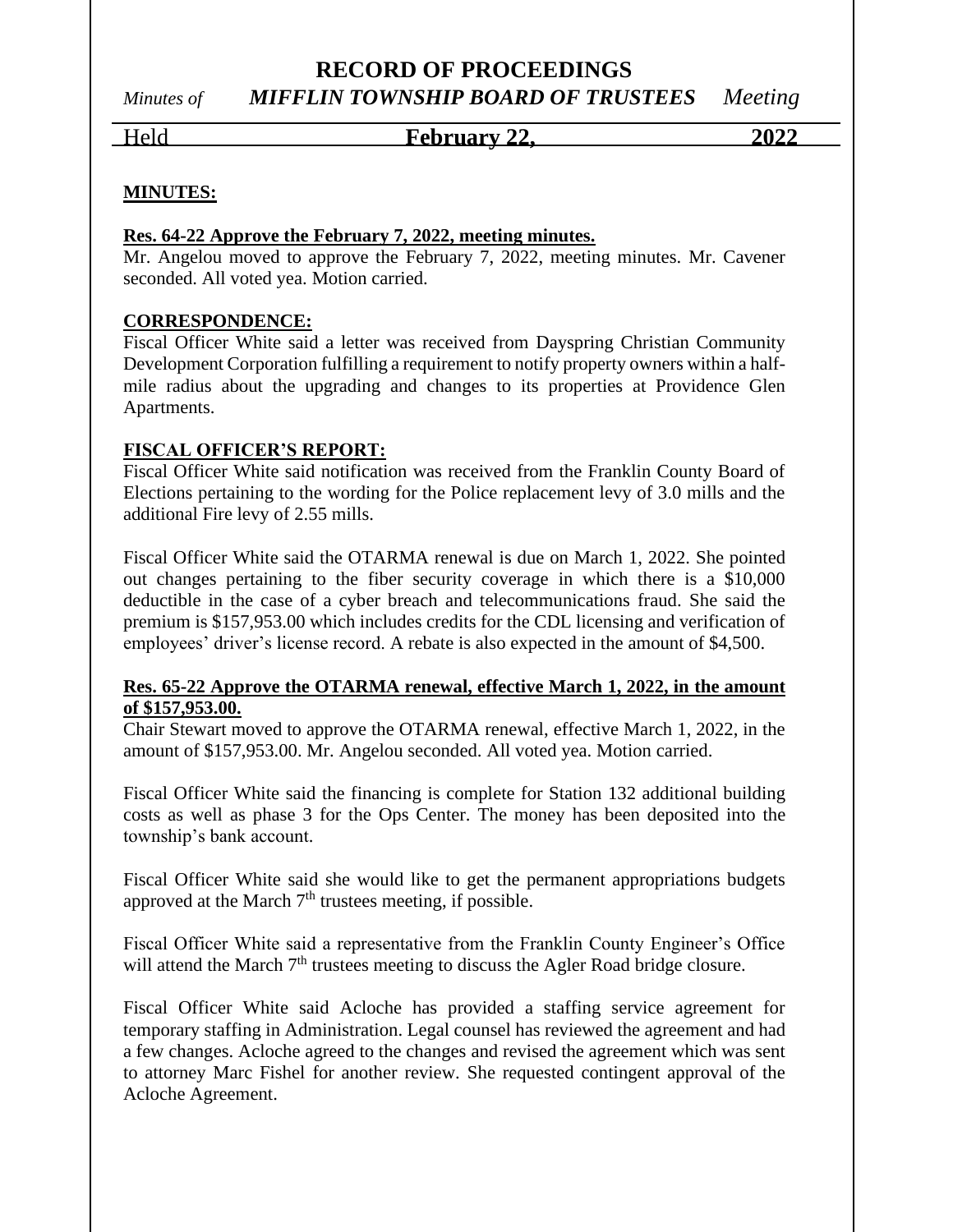*Minutes of MIFFLIN TOWNSHIP BOARD OF TRUSTEES Meeting*

Held **February 22, 2022**

## **Res. 66-22 Approve the Acloche Agreement upon the approval of attorney Marc Fishel.**

Chair Stewart moved to approve the Acloche Agreement upon the approval of attorney Marc Fishel. Mr. Cavener seconded. All voted yea. Motion carried.

There was discussion as to whether the March  $15<sup>th</sup>$  meeting should be moved to March  $22<sup>nd</sup>$ . It was decided to keep the original meeting date of Tuesday, March 15<sup>th</sup> at 3:30 p.m. Fiscal Officer White provided information on the memorial service for the late Joseph F. Spanovich: Saturday, March 5, 12 pm – 2 pm for visitation followed by the memorial service at the Newcomer Funeral Home. She also provided the article about Mr. Spanovich's life and career created by PIO Melissa Rapp. Mr. Angelou said it was a very good article that she wrote.

#### **HUMAN RESOURCES:**

Ms. Kadel said Open Enrollment went smoothly with nearly 100% participation. She is working on the final preparations for the new plan year. She said she has been working in the bSwift (Paycor) benefits platform continuing to fine tune it. She said two new firefighters were onboarded along with a new police officer recently. She has been assisting the Fire Division with review of 80 applications and preparing disqualification letters to all but 19 candidates.

#### **PUBLIC INFORMATION OFFICER:**

Ms. Rapp said after the passing of former trustee and fiscal officer Joseph Spanovich she wrote a comprehensive and thoughtful article about him and included it on our website. She said the Columbus Dispatch used the information to write an article as well. She said she shared the article with Joe's daughter before posting it and she was very grateful and said it was beautiful. Ms. Rapp said she will include the Columbus Dispatch article in the monthly media packet. Chair Stewart requested Ms. Rapp compose a letter to the Spanovich family announcing the naming of the township hall in Mr. Spanovich's memory. Ms. Rapp agreed to provide a draft for the trustees' review and approval prior to sending the letter.

Ms. Rapp said she has been working with the Fire Division regarding the tragic events from last night. There have been multiple inquiries from media sites. She developed a short press release that was distributed this morning on the incident. She said she will continue to work with the Fire Division as the week progresses and will update the media as necessary.

Ms. Rapp said she has been testing the online permit package for the Fire Division that has been developed and, assuming all goes well, a digital version will be available online after this week, which should make that process a little easier for the fire personnel.

Ms. Rapp said she met with Service Director Boggs and the contact with iWorQ to coordinate getting the code enforcement tracking system on the township's website. She said the project is moving along and could be available for residents in the coming month.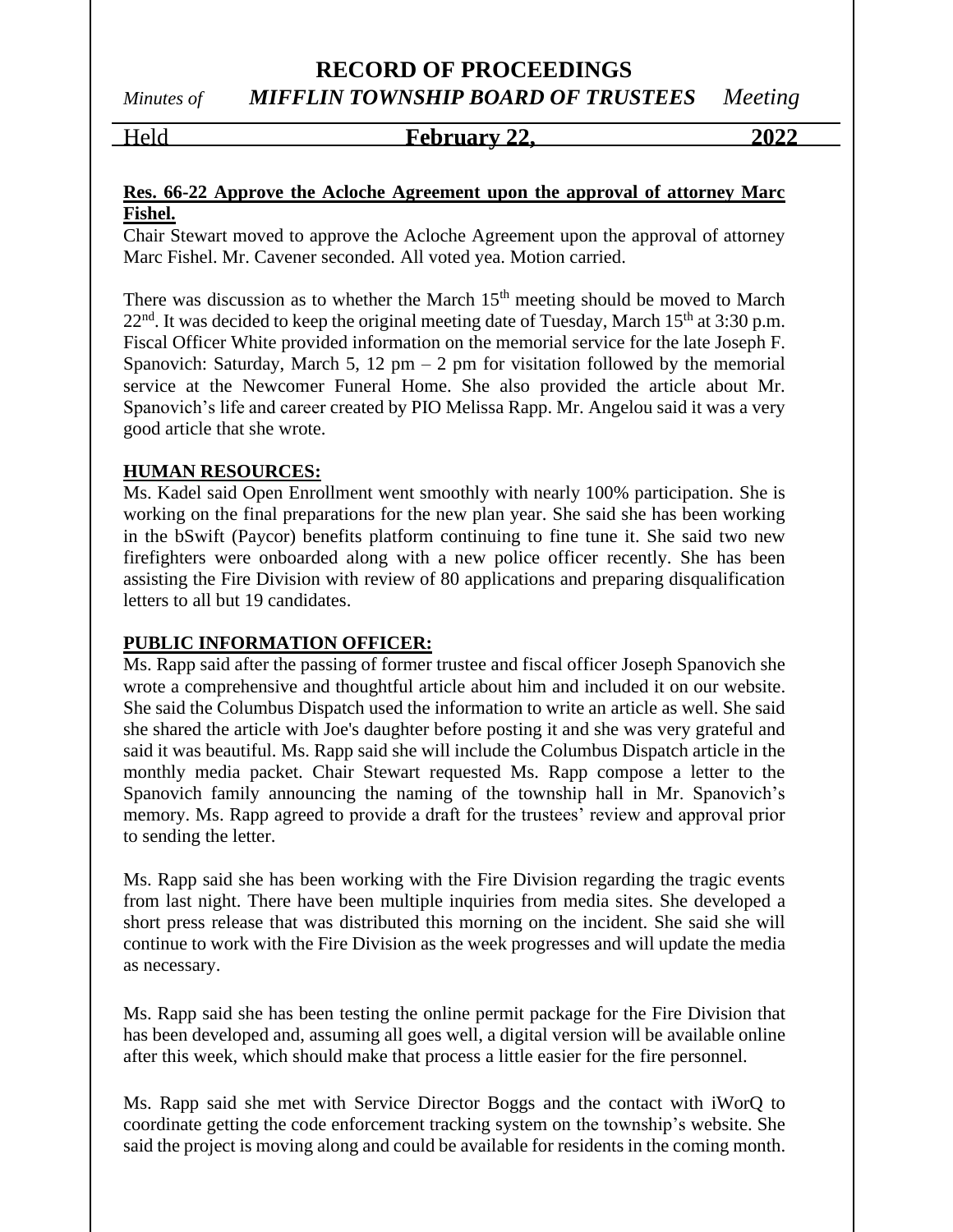# *Minutes of MIFFLIN TOWNSHIP BOARD OF TRUSTEES Meeting*

## Held **February 22, 2022**

Ms. Rapp said business cards and some other materials are at the printer and will be finished this week. Melanie Barnette will have those cards at her desk as soon as they are delivered. Ms. Rapp said the newsletter has been drafted but she would like to distribute it closer to the election since it contains relevant information for voters. She said she will provide a draft to the trustees. Chair Stewart said information sharing about the levies cannot be overdone. Mr. Cavener said the Police 3.0 Mills replacement levy is not a tax increase; it is just a wording change to enable the use of money for additional purposes to benefit the police department and the residents of the unincorporated area; this cannot be emphasized enough. Mr. Angelou said the Police replacement levy corrects a technicality with the current Police levy; it is not requesting more money. Fiscal Officer White said it only replaces the wording, not the levy in place. Chair Stewart said, as the levy stands right now, it can only be used for the Police building and building supplies. She said the replacement levy will allow the money to only be used for the Police Department for expanded uses such as cruisers, salaries, etc. Chair Stewart said the money will not go to any other department or the general fund. The money will stay in the unincorporated area and the millage remains the same. Chair Stewart said a mailer to the residents in the unincorporated area is necessary. Ms. Rapp agreed to complete two newsletters at Chair Stewart's request: one for the unincorporated area; and one for the incorporated Gahanna area. Chair Stewart said she does not want an information sheet; she wants a digital and printed newsletters prepared for mailing or delivery. Ms. Rapp agreed to provide drafts to the trustees at the next meeting on March 7<sup>th</sup>.

#### **SERVICE:**

 $\overline{Mr}$ . Boggs said he will wait to discuss his budget until the March  $7<sup>th</sup>$  meeting. He said he has reviewed the job description for the full-time office assistant position and has finalized it with input from the HR Director. He requested approval of the job description for a full-time office assistant. He said the salary range for the position is \$47,000 - \$51,000, depending on qualifications. He said his budget can support this. Mr. Boggs agreed to look into utilizing the Acloche temporary agency for candidates.

**Res. 67-22 Approve the Office Assistant job description for the Service Department** Mr. Angelou moved to approve Office Assistant job description for the Service Department as presented. Mr. Cavener seconded. All voted yea. Motion carried.

Mr. Boggs said he received the 2021 Township Highway System Mileage Certificate from the State of Ohio for the trustees' review and signatures. He said the township maintains 13.8 miles of roads.

Mr. Boggs requested approval to sell back a grave: lot 147, Section F, Grave 5 at Riverside Cemetery in the amount of \$400 to the children of Angel Seel, owners of the grave.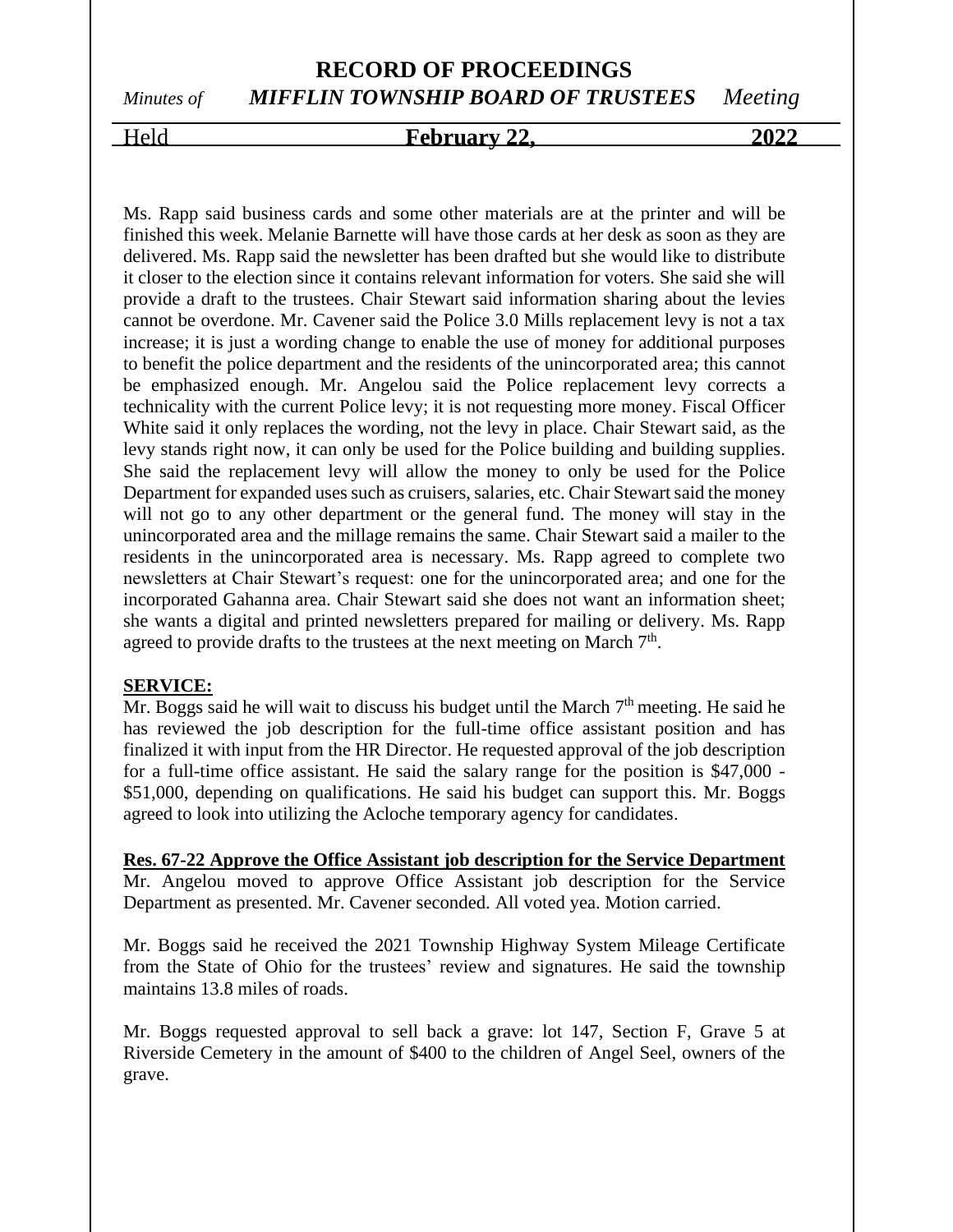## *Minutes of MIFFLIN TOWNSHIP BOARD OF TRUSTEES Meeting*

Held **February 22, 2022**

## **Res. 68-22 Approve the sell back of a grave: lot 147, Section F, Grave 5 at Riverside Cemetery in the amount of \$400 to the children of Angel Seel, owners of the grave.**

Mr. Angelou moved to approve the sell back of a grave: lot 147, Section F, Grave 5 at Riverside Cemetery in the amount of \$400 to the children of Angel Seel, owners of the grave. Mr. Cavener seconded. All voted yea. Motion carried.

Mr. Boggs provided updates. (See Referral File.)

## **INFORMATION TECHNOLOGY:**

Mr. Main requested approval of the renewal of maintenance and support coverage on the Imron Access Control Systems, Sound Communications, Inc., in the amount of \$5,149.87.

## **Res. 69-22 Approve the renewal of maintenance and support coverage on the Imron Access Control Systems, Sound Communications, Inc., in the amount of \$5,149.87.**

Chair Stewart moved to approve the renewal of maintenance and support coverage on the Imron Access Control Systems, Sound Communications, Inc., in the amount of \$5,149.87 with the condition Mr. Main meet with Chief Kauser to determine what funds to use to cover this cost. Mr. Angelou seconded. All voted yea. Motion carried.

Mr. Main said Whitehall and Bexley have been moved to the new XT911 system for Police Dispatching; New Albany is scheduled for March 1<sup>st</sup>. Mr. Main said Chief Briggs and he finalized the paperwork for the CJIS audit. He said all findings were addressed. Mr. Main said the various agencies worked together for the common cause.

## **VISITORS COMMENTS:**

Today's visitor, who lives on Lindale Road, requested a way to get in touch with Mifflin Township about issues of concern. Fiscal Officer White said everyone is welcomed to call the main phone number for assistance: 614-471-4494. She expressed her concerns about the plight of the neighborhood. She said she feels that Code Enforcement has become slack in their efforts. She said, as taxpayers, she and her neighbors want to take pride in their neighborhood. She complained about a man living on a vacant lot in a shed. Mr. Boggs said the property, 2399 Lindale Road, has been turned over to Franklin County. Mr. Boggs said the Code Enforcement department is short-staffed. Many years ago, a part-time police officer/part-time code enforcement officer patrolled the area which was effective. He said that due to the multiple tenants in and out of the area along with the out-of-town landlords it is difficult to enforce, however properties do get assessed with tax liens for unaddressed violations. The visitor said that neighbors cannot come out of their homes due to the stench from the defecation on the property. Mr. Boggs agreed to visit the property. Mr. Boggs said Franklin County Code Enforcement has had many staffing changes and he is concerned that this property has fallen through the cracks. Mr. Boggs said he will contact the county again about this property first thing in the morning. Mr. Cavener suggested Mr. Boggs visit the property with Police Chief Briggs. Fiscal Officer White suggested that Mr. Boggs also contact Franklin County Public Health. Mr. Boggs agreed to do so. The visitor also commented on the illegal drug activity at 2381